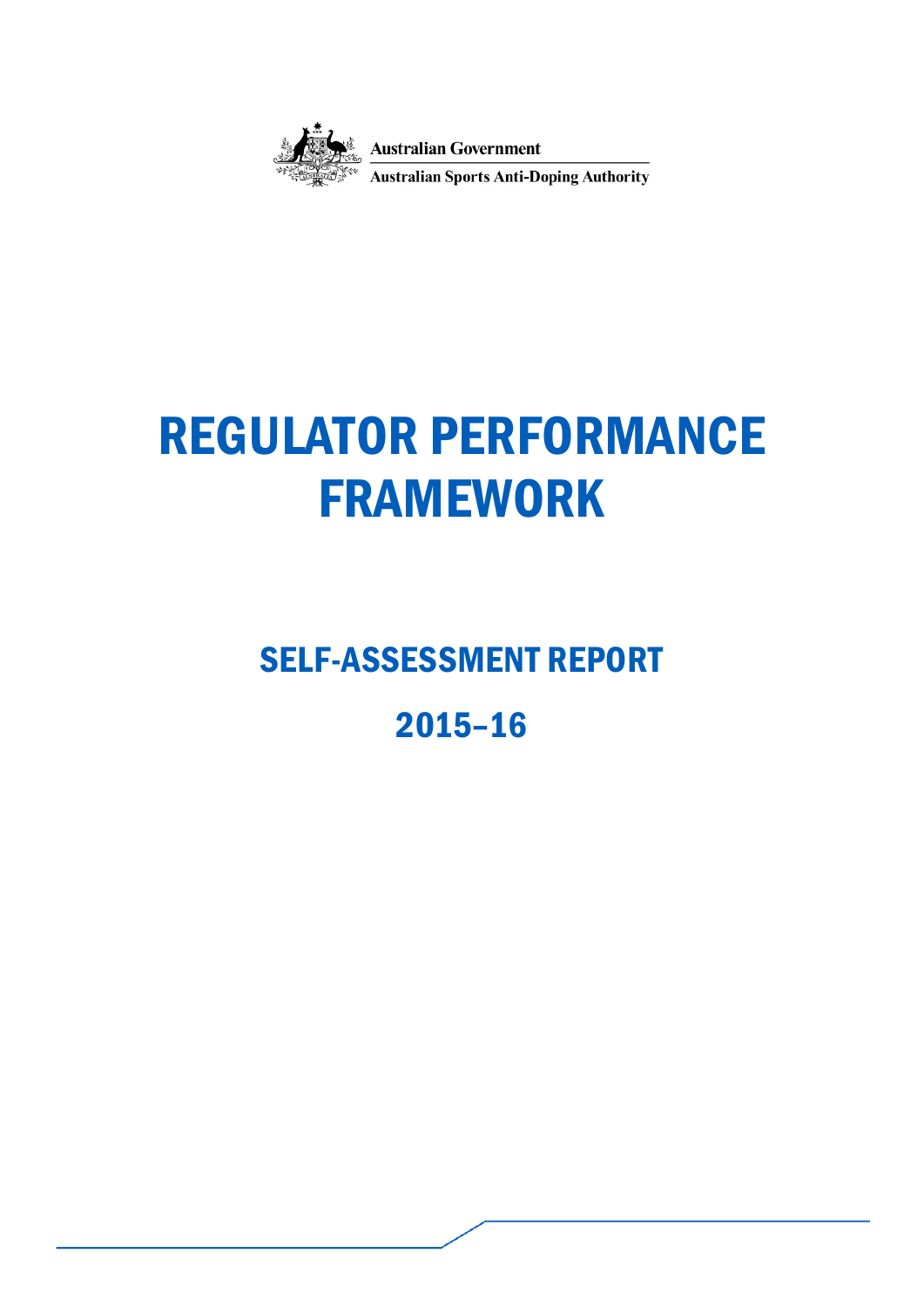| $\mathbf{1}$   |                         |  |  |  |  |  |
|----------------|-------------------------|--|--|--|--|--|
|                | 1.1                     |  |  |  |  |  |
|                | 1.2                     |  |  |  |  |  |
|                | 1.3                     |  |  |  |  |  |
|                | 1.4                     |  |  |  |  |  |
| $\overline{2}$ |                         |  |  |  |  |  |
|                | 2.1                     |  |  |  |  |  |
|                | 2.1.1                   |  |  |  |  |  |
|                | 2.1.2<br>2.1.3<br>2.1.4 |  |  |  |  |  |
|                |                         |  |  |  |  |  |
|                |                         |  |  |  |  |  |
|                | 2.1.5                   |  |  |  |  |  |
|                | 2.1.6                   |  |  |  |  |  |
|                | 2.1.7                   |  |  |  |  |  |
|                | 2.2                     |  |  |  |  |  |
|                | 2.2.1                   |  |  |  |  |  |
|                | 2.2.2                   |  |  |  |  |  |
|                | 2.2.3                   |  |  |  |  |  |
|                | 2.2.4                   |  |  |  |  |  |
|                | 2.2.5                   |  |  |  |  |  |
|                | 2.2.6                   |  |  |  |  |  |
|                | 2.2.7                   |  |  |  |  |  |
|                | 2.3                     |  |  |  |  |  |
|                | 2.3.1                   |  |  |  |  |  |
|                | 2.3.2                   |  |  |  |  |  |
|                | 2.3.3                   |  |  |  |  |  |
|                | 2.3.4                   |  |  |  |  |  |
|                | 2.3.5                   |  |  |  |  |  |
|                | 2.3.6                   |  |  |  |  |  |
|                | 2.3.7                   |  |  |  |  |  |
|                | 2.4                     |  |  |  |  |  |
|                | 2.4.1                   |  |  |  |  |  |
|                | 2.4.2                   |  |  |  |  |  |
|                | 2.4.3                   |  |  |  |  |  |
|                | 2.4.4                   |  |  |  |  |  |
|                | 2.4.5                   |  |  |  |  |  |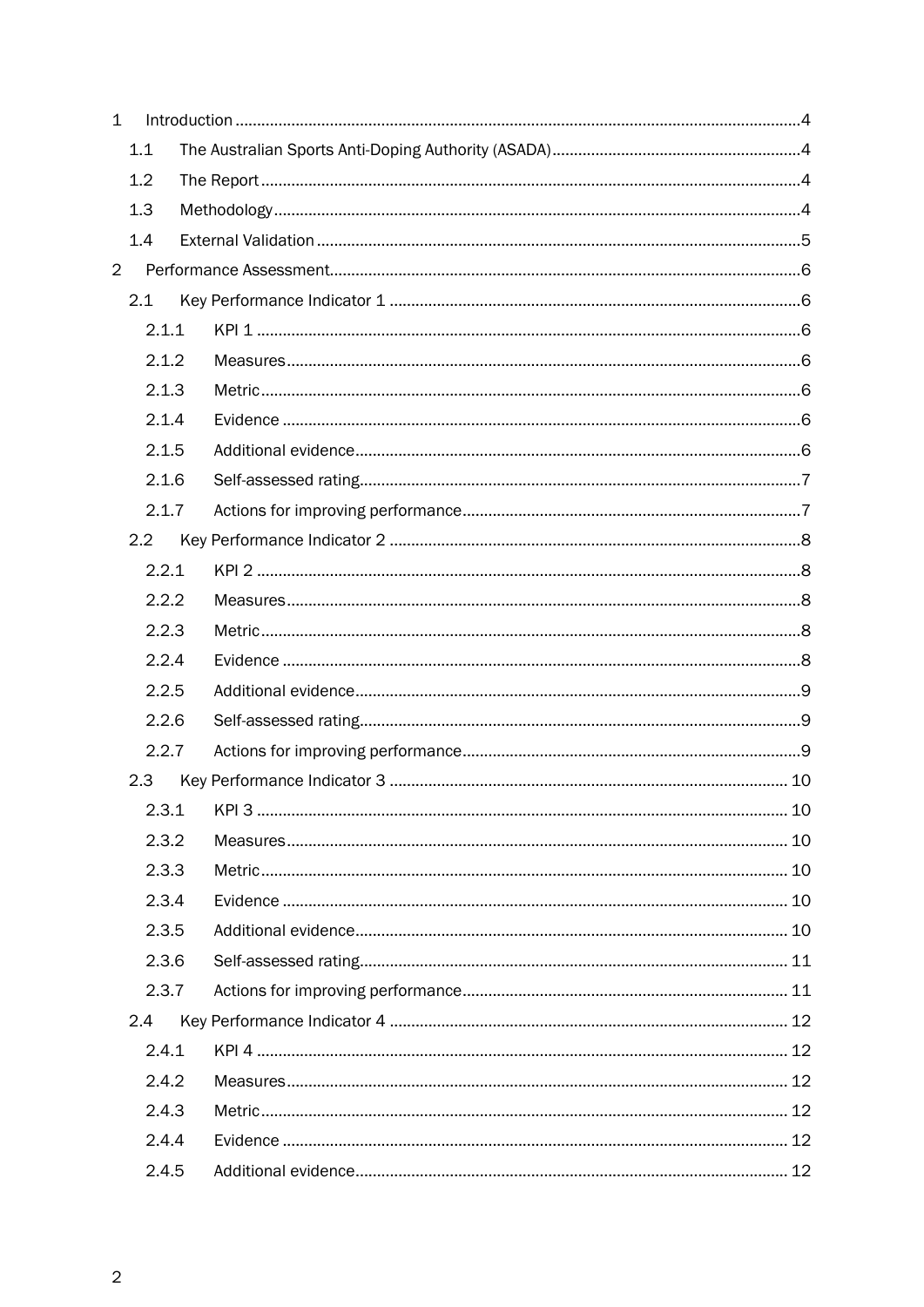| 2.4.6 |  |  |
|-------|--|--|
| 2.4.7 |  |  |
| 2.5   |  |  |
| 2.5.1 |  |  |
| 2.5.2 |  |  |
| 2.5.3 |  |  |
| 2.5.4 |  |  |
| 2.5.5 |  |  |
| 2.5.6 |  |  |
| 2.5.7 |  |  |
| 2.6   |  |  |
| 2.6.1 |  |  |
| 2.6.2 |  |  |
| 2.6.3 |  |  |
| 2.6.4 |  |  |
| 2.6.5 |  |  |
| 2.6.6 |  |  |
| 2.6.7 |  |  |
| 3     |  |  |
| 3.1   |  |  |
| 3.2   |  |  |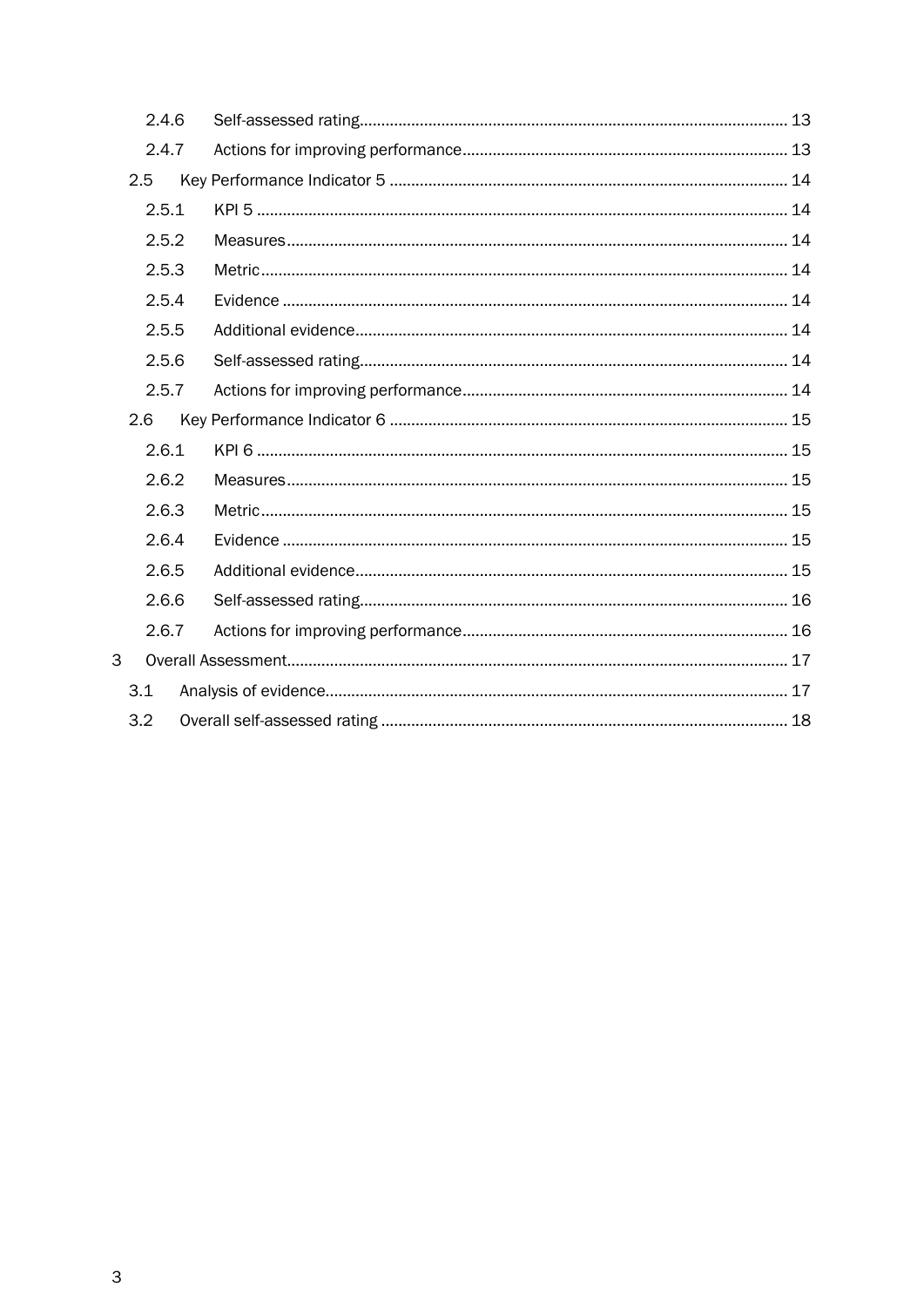# <span id="page-3-0"></span>1 INTRODUCTION

This report is presented as a self-assessment of our performance under the Regulator Performance Framework (the Framework) for the period covering 2015-16.

# <span id="page-3-1"></span>1.1 The Australian Sports Anti-Doping Authority (ASADA)

As Australia's national anti-doping organisation we are responsible for implementing an effective program consistent with international requirements and Australian legislation.

Our purpose is to protect the health of athletes and the integrity of Australian sport through engagement, deterrence, detection and enforcement activities aimed at minimising the risk of doping.

Our role and functions are set out in the *Australian Sports Anti-Doping Authority Act 2006*, the *Australian Sports Anti-Doping Authority Regulations 2006* and the National Anti-Doping (NAD) scheme. To achieve our purpose we carry out a range of activities for the Australian sporting community:

- Engagement: Strengthening relationships internally and externally to build anti-doping capabilities and harden the environment against doping in sport.
- Deterrence: Minimising the risk of doping through education, communications and testing.
- Detection: Gathering intelligence, targeted testing, and investigation of possible breaches of the anti-doping rules.
- Enforcement: Managing possible anti-doping violations and presenting cases at hearings and appeals.

# <span id="page-3-2"></span>1.2 The Report

The Framework forms a part of the Australian Government's commitment to reduce unnecessary and inefficient regulation. As a regulator we are responsible for delivering on this commitment by minimising the burden created through our administration of the statutory framework.

The Framework establishes a common set of outcomes-based Key Performance Indicators (KPI):

- 1. Regulators do not unnecessarily impede the efficient operation of regulated entities
- 2. Communication with regulated entities is clear, targeted and effective
- 3. Action undertaken by regulators are proportionate to the regulatory risk being managed
- 4. Compliance and monitoring approaches are streamlined and coordinated
- 5. Regulators are open and transparent in their dealings with regulated entities; and
- 6. Regulators actively contribute to the continuous improvement of regulatory frameworks.

The KPIs, measures and metrics for ASADA are available on our [website](http://www.asada.gov.au/about-asada/corporate-information/regulator-performance-framework) at:

<www.asada.gov.au/about-asada/corporate-information/regulator-performance-framework>

The purpose of this report is to communicate our self-assessment against these KPIs for the period 2015-16.

# <span id="page-3-3"></span>1.3 Methodology

The evidence presented in this report is predominantly drawn from our annual stakeholder survey of national sporting organisations, athletes and support personnel. The survey was conducted in June 2016 and asked people to assess our work across a range of areas for the preceding 12 months.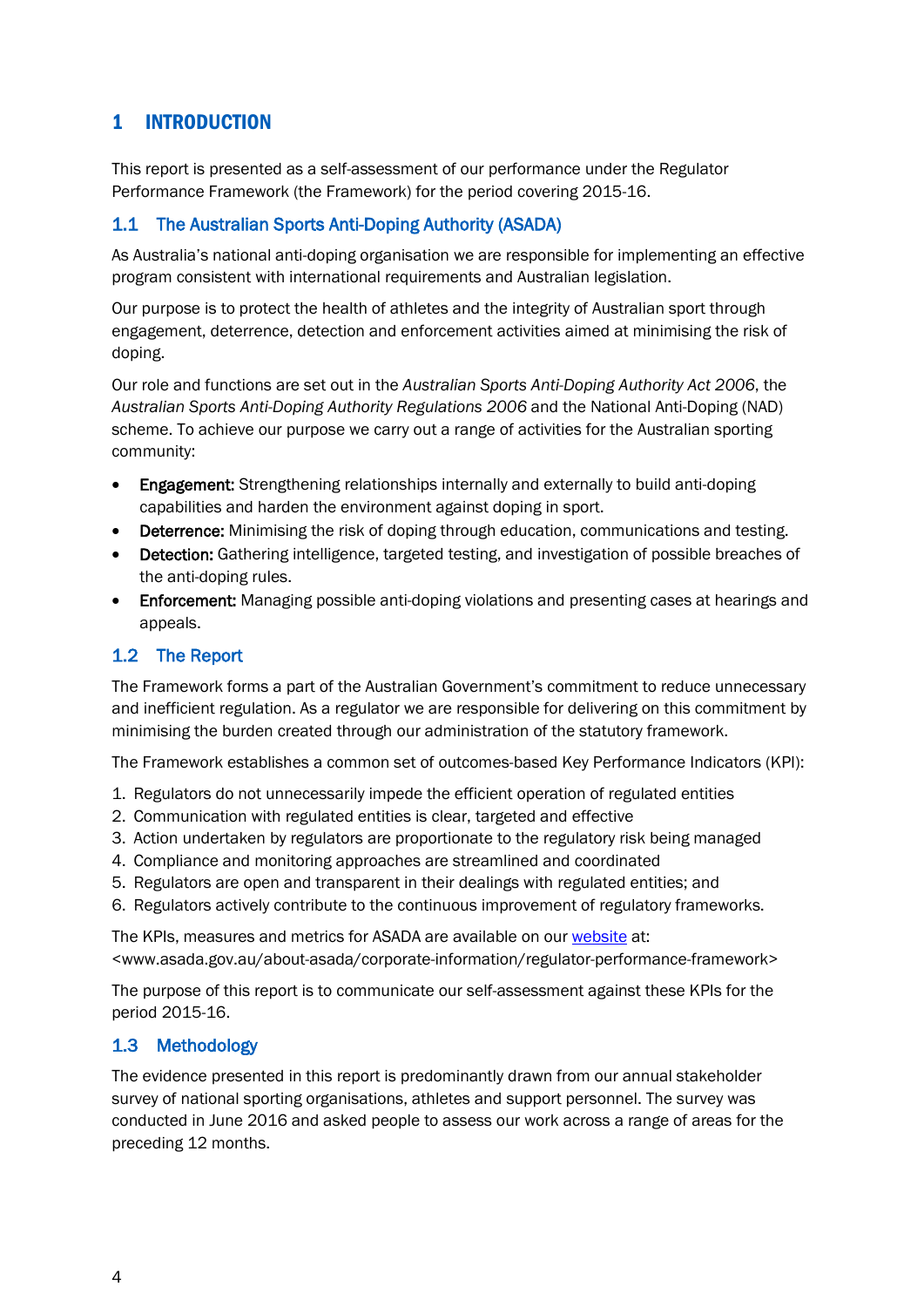The quantitative material captured by the survey is supported, where relevant, by qualitative information describing our work in administering anti-doping regulations.

We have selected the following scale to rate our self-assessment:

Good Good performance against the measures under the KPI

Fair Fair performance across the measures under the KPI

Poor Poor performance against most, or all of the measures under the KPI

## <span id="page-4-0"></span>1.4 External Validation

The Framework requires regulators to obtain the external validation of self-assessment results. For the purposes of the Framework, external validation provides an avenue for stakeholders to provide feedback on whether the self-assessment results accord with their views of the regulator's performance against the KPIs over the assessment period.

The Minister for Sport has consented to the ASADA Audit Committee to act as external validators of our assessment against the Framework.

It is not intended that external validation by the Audit Committee would involve an audit of the regulator's self-assessment approach or results. The purpose of validation is to act as a quality assurance mechanism for ASADA's self-assessment results prior to them being considered by the Minister for Sport. The Audit Committee's external validation will be submitted to the Minister with this self-assessment report.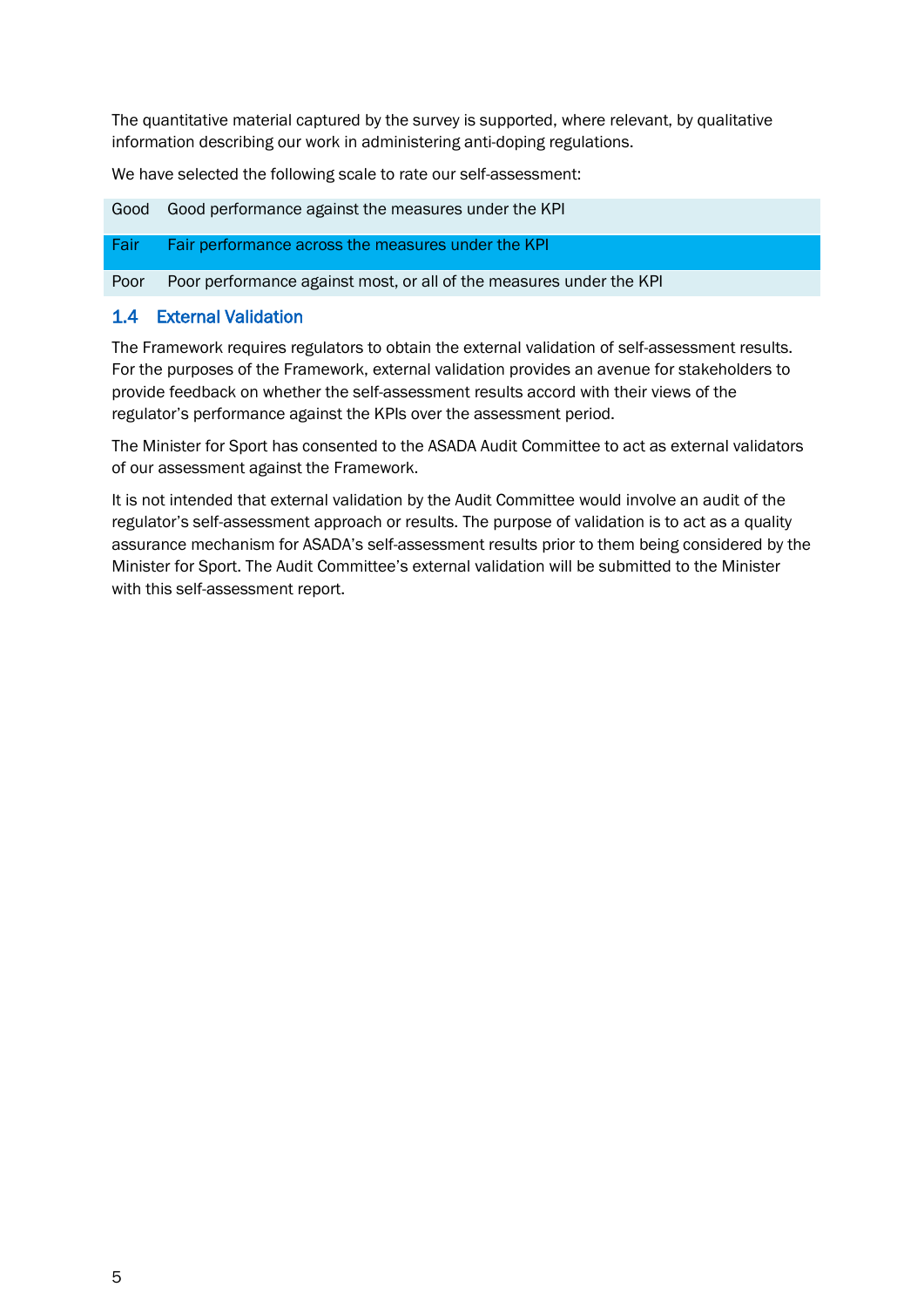# <span id="page-5-0"></span>2 PERFORMANCE ASSESSMENT

# <span id="page-5-1"></span>2.1 Key Performance Indicator 1

#### <span id="page-5-2"></span>2.1.1 KPI 1

Regulators do not unnecessarily impede the efficient operation of regulated entities

#### <span id="page-5-3"></span>2.1.2 Measures

- Regulators demonstrate an understanding of the operating environment of the industry or organisation, or the circumstances of individuals and the current and emerging issues that affect the sector.
- Regulators take action to minimise unintended negative impacts of regulatory activities.
- Regulators implement continuous improvement strategies to reduce the costs of compliance for those they regulate.

#### <span id="page-5-4"></span>2.1.3 Metric

- Level of satisfaction of national sporting organisations and athletes regarding the provision of effective advice and support on anti-doping matters.
- Number of anti-doping policies adopted by sports that reflect international and Australian anti-doping obligations.

#### <span id="page-5-5"></span>2.1.4 Evidence

Responses to the 2016 stakeholder survey found:

- 75% of national sporting organisations agreed or strongly agreed ASADA had a good understanding of the conditions facing their sport.
- 88% of national sporting organisations agreed or strongly agreed that ASADA staff are professional in their dealings with them.
- 77% agreed or strongly agreed that ASADA had established a relationship of trust with their organisation.
- 93% agreed or strongly agreed that ASADA's processes are fair.
- As at 30 June 2016, all 94 recognised national sporting organisations had an anti-doping policy approved by the ASADA CEO that reflected international and Australian anti-doping obligations.
- 81% of national sporting organisations felt ASADA had been effective or very effective in ensuring anti-doping policies were up-to-date and reflected the Code and ASADA's legislative framework.

#### <span id="page-5-6"></span>2.1.5 Additional evidence

Engagement with sports is critical to the successful delivery of our anti-doping program. Our operating model strikes a balance between remaining independent, maintaining the confidence of key stakeholders and working collaboratively with partners to minimise the risk of doping in sport.

We are unable to protect the integrity of sport in isolation. We must form and maintain inclusive relationships with sporting organisations and work collaboratively to achieve the best outcomes for Australian athletes. To this end we are in regular contact with a number of sports administrators, legal representatives, support personnel and athlete representatives in the performance of our role.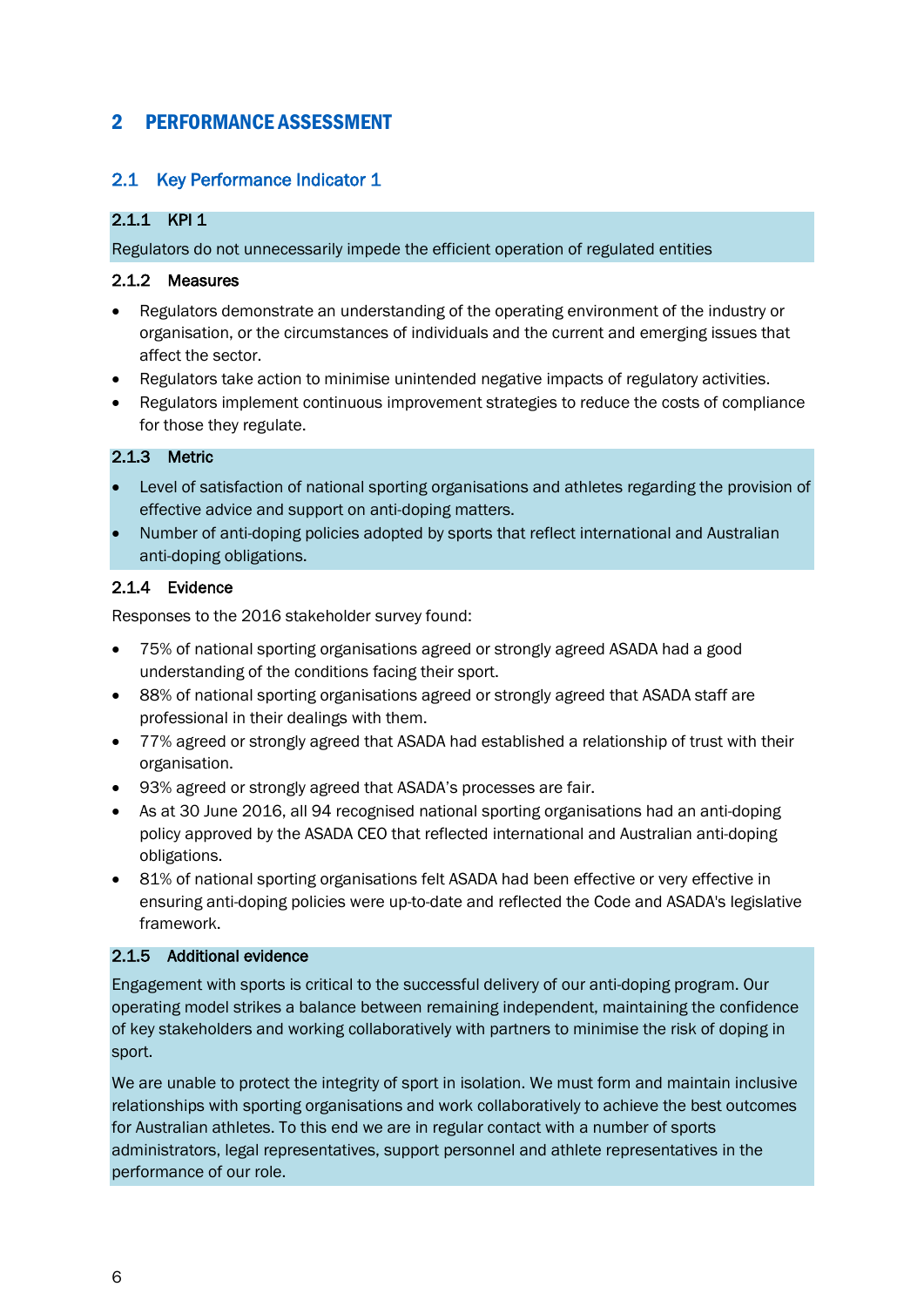In 2015-16, we introduced a Sports Engagement Framework to:

- ensure a customised and coherent approach to sports engagement across ASADA
- enable better-planned programs and services to sports and athletes
- provide a holistic and informed response to policy issues; and
- facilitate effective collaboration and information sharing.

Consistent with our Sports Engagement Framework, we met with a number of CEOs and executives of sporting bodies and major events during 2015-16. These meetings were intended to create a shared understanding of the doping risks relevant to each particular sport and enabled sports and ASADA to collaborate in the development of responses to harden against those risks.

We also worked with the Australian Sports Commission to review the performance of recognised sports against a set of key criteria set out in the Mandatory Sports Governance Principles. This process is designed to promote discussion about integrity and anti-doping issues at the executive level of sports, and provided us with the opportunity to explore areas of improvement with individual sports.

We aim for Australian sports to adopt harmonised anti-doping policies so everyone is subject to the same rules. This is expected to provide the consistency and clarity the sporting community needs to address current and future opportunities and challenges.

As a condition of Government funding, all Australian national sporting organisations must have an anti-doping policy approved by the ASADA CEO that complies with the mandatory provisions of the World Anti-Doping Code (the Code) and International Standards, and which acknowledges ASADA's powers and functions under the *Australian Sports Anti-Doping Authority Act 2006* and NAD scheme.

To assist sports meet their obligations, ASADA develops and provides sports with a template anti-doping policy that reflects the mandatory provisions of the Code and ASADA's legislative framework. This reduces the administrative burden on sports that may not have access to resources to develop policies in-line with international and domestic obligations.

#### <span id="page-6-0"></span>2.1.6 Self-assessed rating

Good

#### <span id="page-6-1"></span>2.1.7 Actions for improving performance

The operating model and the Sports Engagement Framework are relatively new additions to our operations and require more time to be embedded into day-to-day processes. Over time it is expected that we will be able to track the progress of our work against this KPI.

The metric relating to anti-doping policies is not seen as a strong measure of performance against this KPI. For this reason it will be removed for future reports. We will consider a suitable replacement for the next reporting period.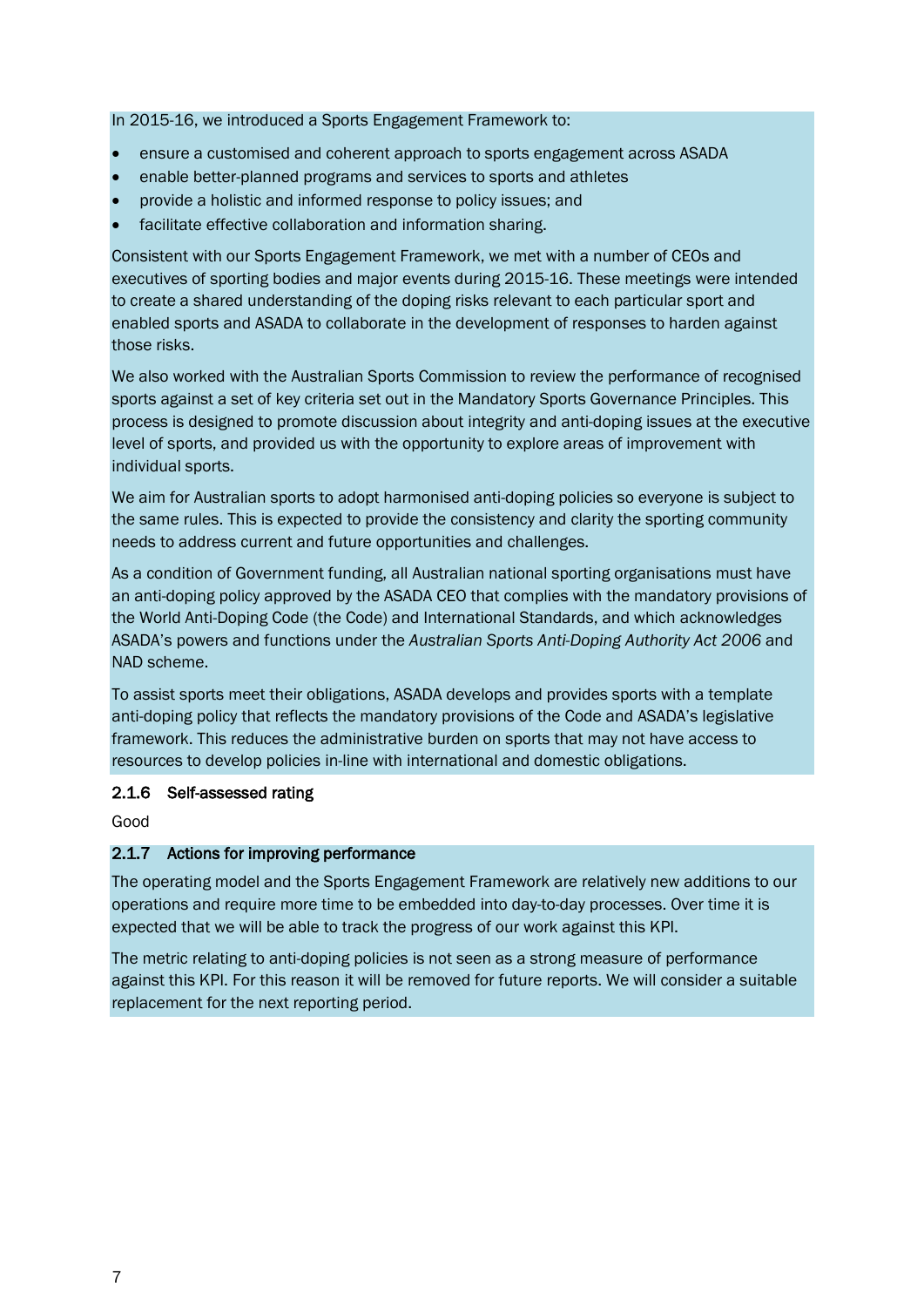# <span id="page-7-0"></span>2.2 Key Performance Indicator 2

# <span id="page-7-1"></span>2.2.1 KPI 2

Communication with regulated entities is clear, targeted and effective

#### <span id="page-7-2"></span>2.2.2 Measures

- Regulators provide guidance and information that is up-to-date, clear, accessible and concise through media appropriate to the target audience.
- Regulators consider the impact on regulated entities and engage with industry groups and representatives of the affected stakeholders before changing policies, practices or service standards.
- Regulators' decisions and advice are provided in a timely manner, clearly articulating expectations and the underlying reasons for decisions.
- Regulators' advice is consistent and supports predictable outcomes.

#### <span id="page-7-3"></span>2.2.3 Metric

- Level of participation in ASADA education activities demonstrates a greater awareness of the harms and risks associated with doping in sport.
- Satisfaction with information and resources provided by ASADA.

#### <span id="page-7-4"></span>2.2.4 Evidence

In 2015-16, participants of anti-doping education identified with 91 different sports, the majority of which were recognised by the Australian Sports Commission (ASC) (93%).[1](#page-7-5)

During the period a total of:

- 15,353 Level 1 and 2 online courses were completed; and
- 6,084 athletes and support personnel attended face-to-face and outreach programs.

There were 9,600 online Level 1 courses completed in 2015-16. This course provided athletes and support personnel with the opportunity to learn about the key areas of anti-doping such as prohibited substances and methods, Therapeutic Use Exemptions, doping control and whereabouts. The objective of the course is that participants build personal awareness of their anti-doping obligations. The 2015-16 completion rate for the online Level 1 course represented a 12% increase over the completion rate for 2014-15. Of the users completing the course during the reporting period, 94% claimed they had learnt something new and 87% found it relevant to their needs.

Of the athletes, support personnel and sports responding to the annual stakeholder survey:

- 89% were satisfied or very satisfied with the ASADA eLearning resource.
- More than 90% were satisfied or very satisfied with the accessibility, delivery, accuracy and currency of anti-doping education.
- 96% of respondents were aware of the harms and risks associated with doping in sport.
- 88% strongly agreed or agreed that ASADA's education and information services had minimised the risk of an accidental breach of the anti-doping regulations by an athlete.
- 86% found ASADA's education program and materials were effective or very effective.

-

<span id="page-7-5"></span><sup>1</sup> A number of participants completing anti-doping education did not identify with a specific sport. For the purposes of reporting we have only counted those sports specifically identified by participants.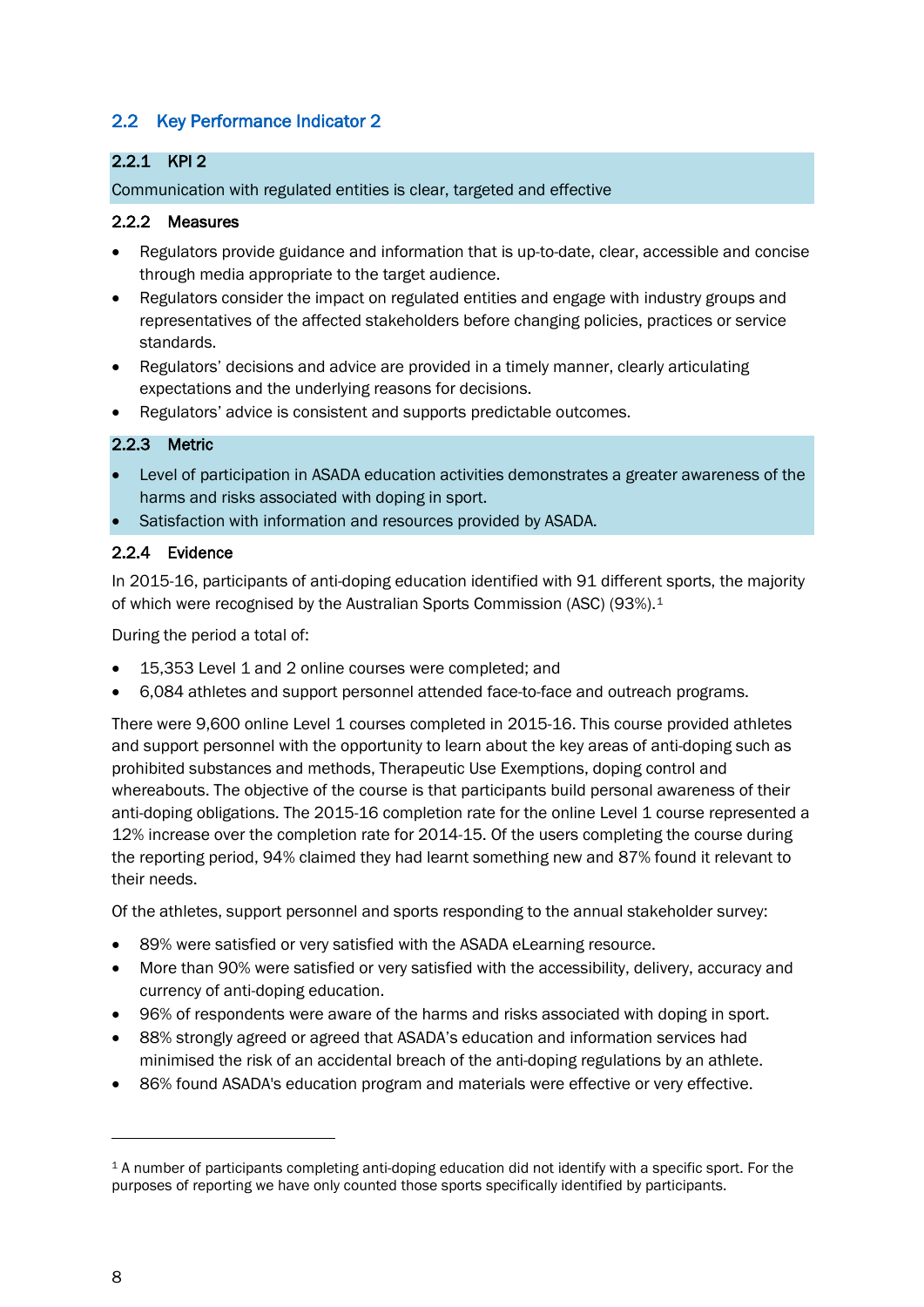In addition to education, ASADA communicated a range of anti-doping messages to the sporting community throughout the reporting period. A primary source of information for athletes and support personnel during the reporting period was the ASADA website, which experienced a total of 569,383 page views from 143,587 users in 2015-16. Of those who had visited the website and responded to our annual stakeholder survey:

- 89% were satisfied or very satisfied with the ASADA website.
- 87% were satisfied or very satisfied with the ease of understanding the information on the website.
- 87% were satisfied or very satisfied with the relevance of the content in meeting their needs.
- 80% were satisfied or very satisfied with the ease of finding specific information.
- 90% of respondents were satisfied or very satisfied with the online 'Check Your Substances' resource.
- 61% were satisfied or very satisfied with ASADA's social media platforms.

#### <span id="page-8-0"></span>2.2.5 Additional evidence

Nil to report.

#### <span id="page-8-1"></span>2.2.6 Self-assessed rating

Good

#### <span id="page-8-2"></span>2.2.7 Actions for improving performance

The annual stakeholder survey reveals that ASADA's performance in communicating with regulated entities is a strong reflection of its efforts to keep stakeholders well-informed on anti-doping matters.

For future reports we will assess the suitability of the metrics against the KPI and update as necessary.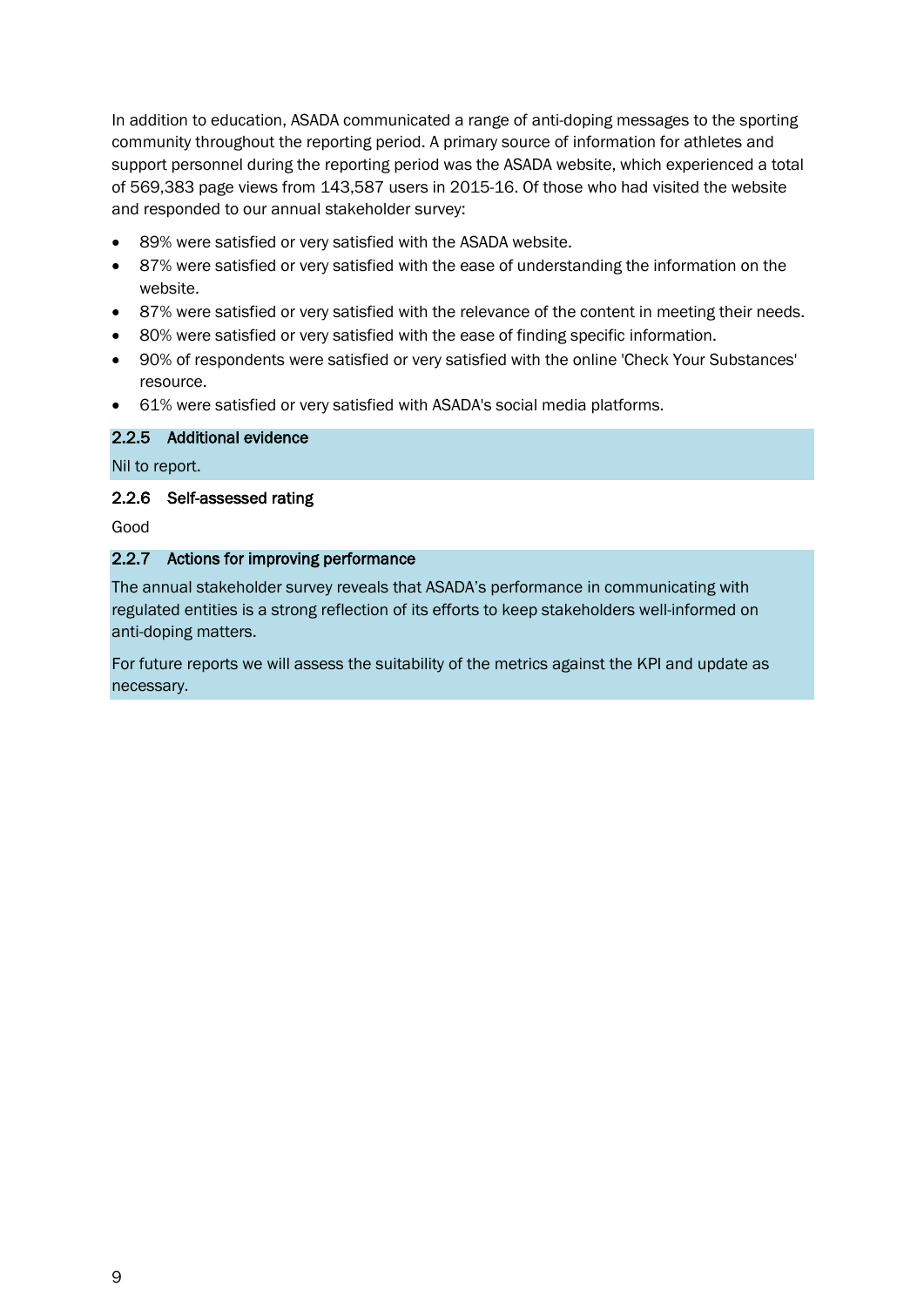# <span id="page-9-0"></span>2.3 Key Performance Indicator 3

## <span id="page-9-1"></span>2.3.1 KPI 3

Actions undertaken by regulators are proportionate to the regulatory risk being managed

#### <span id="page-9-2"></span>2.3.2 Measures

- Regulators apply a risk-based, proportionate approach to compliance obligations and engagement.
- Regulators preferred approach to regulatory risks is regularly re-assessed. Strategies, activities and enforcement actions are amended to reflect changing priorities that result from new and evolving regulatory threats, without diminishing regulatory certainty or impact.
- Regulators recognise the compliance record of regulated entities, including using earned autonomy where this is appropriate.

#### <span id="page-9-3"></span>2.3.3 Metric

- Delivery of a leading deterrence and detection program, conducted in accordance with ASADA's legislation and the Code, targeted towards sports and athletes assessed as being at greater risk of doping.
- Evaluation demonstrates stakeholders are confident that ASADA's activities reduce the risk of doping in sport.

#### <span id="page-9-4"></span>2.3.4 Evidence

ASADA's operating model identifies sports at risk of doping through an on-going assessment process. These sports become the focus of our attention and tailored anti-doping programs are developed specific to the risk. Through the integration of anti-doping deterrence and detection functions (encompassing education, testing, intelligence and investigations) into a tailored program, we can provide a sport with a more holistic approach to the way it manages the risk of doping.

Of those who responded to our education participation survey, 89% were satisfied with anti-doping education and awareness raising programs.

Of those who had responded to our annual stakeholder survey:

- 83% found ASADA's testing activities and intelligence and investigative functions as effective or very effective.
- 97% of sporting organisations felt that given the level of doping-risk in their sport, the compliance burden imposed on the sport and its athletes by ASADA was tolerable, reasonable or very reasonable.
- 85% of sporting organisations and athletes felt confident or very confident that ASADA's activities reduced the risk of doping in sport.

#### <span id="page-9-5"></span>2.3.5 Additional evidence

During 2015-16, ASADA met with a number of sporting bodies and major event organisers to discuss the anti-doping needs specific to their sports. Significant examples during the reporting period included our work with the Australian Olympic Committee (AOC) and Australian Paralympic Committee (APC) on their Rio 2016 anti-doping programs.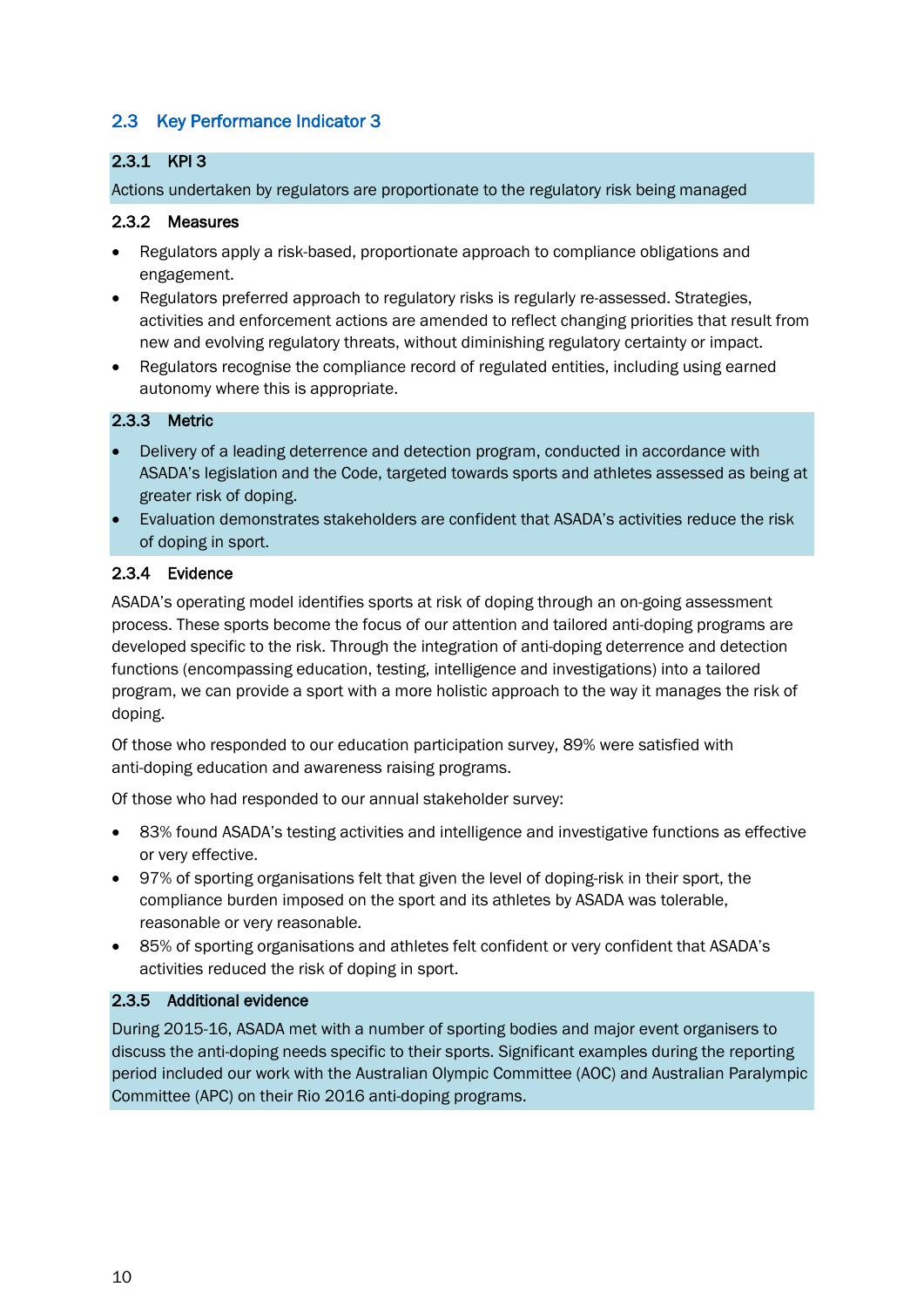The Rio 2016 anti-doping programs for each of the AOC and APC included:

- tailored online and face-to-face educational activities about specific rights and responsibilities at the Rio Olympic and Paralympic Games
- intelligence-led test plans that considered a range of factors in determining the allocation of tests, including the risk level of sports and athletes
- a targeted testing program beginning more than 12 months prior to the events; and
- the storage of selected samples for future testing.

The Olympic and Paralympic anti-doping programs were designed to maximise opportunities to detect cheating and protect clean athletes.

Our functions are carried out in an environment of sophisticated doping activities and increasing legal challenges to ASADA's investigation and enforcement processes by well-resourced athletes and support personnel. Working in this environment requires us to maintain a robust and flexible risk management strategy.

Our level of risk management capability is aligned with the requirements of section 16 of the *Public Governance, Performance and Accountability Act 2013* and is founded upon principles set out in *ISO 31000 Risk Management – Principles and Guidelines* and the *Commonwealth Risk Management Policy*.

We operate to a Risk Management Framework that embeds risk management in all our operational and corporate activities. We do not view risk management as a stand-alone process. It is entrenched in our business planning and resource processes and is closely aligned with a range of other business processes that are performed within the agency, including fraud control, internal audit and business continuity processes.

#### <span id="page-10-0"></span>2.3.6 Self-assessed rating

Good

#### <span id="page-10-1"></span>2.3.7 Actions for improving performance

Doping in sport carries a high risk for sporting bodies including possible health consequences for athletes, regulatory actions and reputational issues. Experience shows that some sports are more susceptible to doping than others and this knowledge is being incorporated into ASADA's operating model.

The operating model is a relatively new addition to ASADA's operations and requires more time to be embedded into day-to-day processes. Over time it is expected that we will be able to better track the progress of this work against the KPI.

For future reports we will assess the suitability of the metrics against the KPI and update as necessary.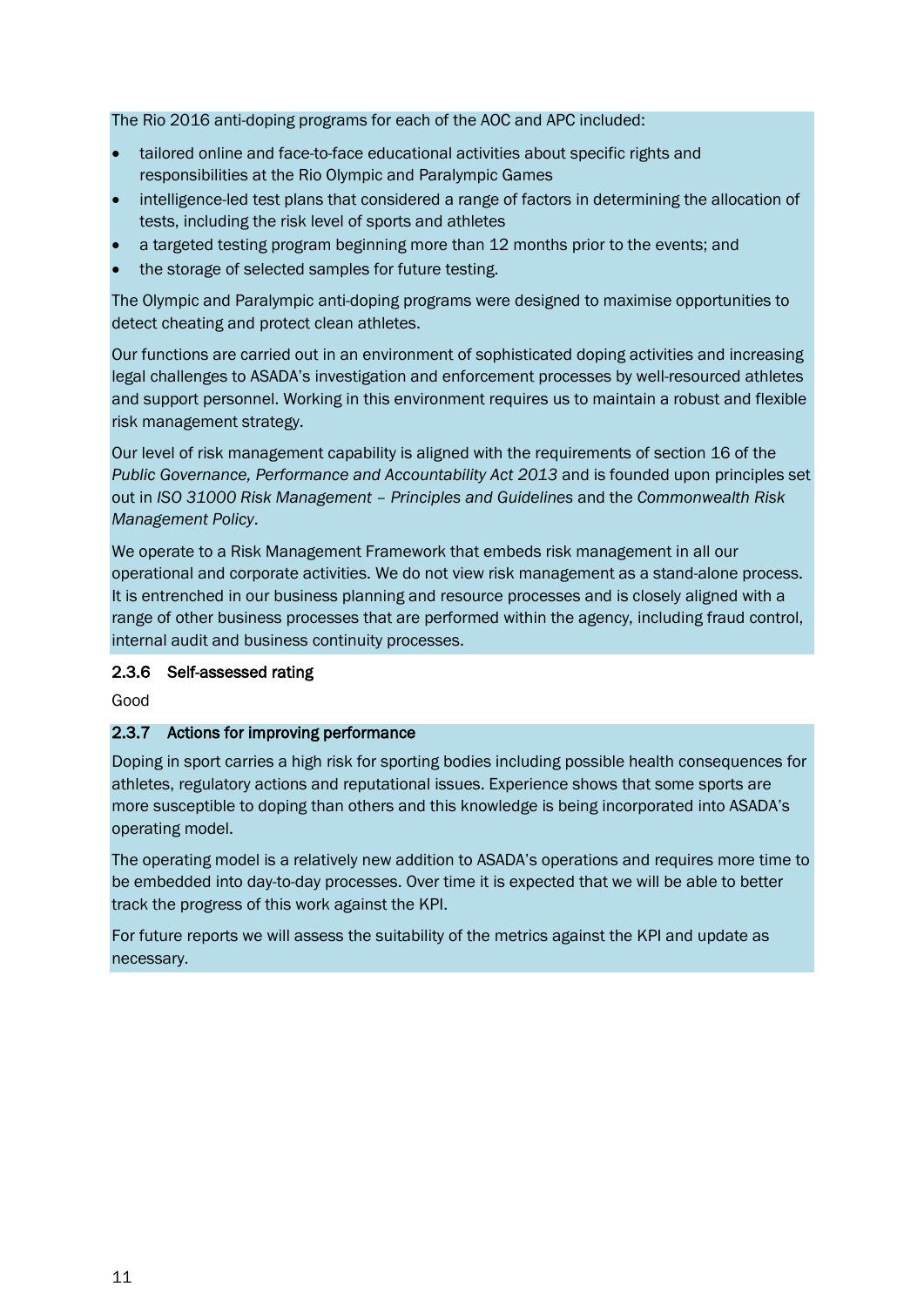# <span id="page-11-0"></span>2.4 Key Performance Indicator 4

# <span id="page-11-1"></span>2.4.1 KPI 4

Compliance and monitoring approaches are streamlined and coordinated

#### <span id="page-11-2"></span>2.4.2 Measures

- Regulators' information/data/sample requests are tailored and only made when necessary to secure regulatory objectives, and only then in a way that minimises impact.
- Regulators' frequency of information/data/sample collected is minimised and coordinated with similar processes including those of other regulators, as far as possible, information it only requested once.
- Regulators use existing information to limit the reliance on requests from regulated entities and share information among other regulators where possible.
- Regulators base monitoring on risk and, where possible, take into account the circumstance and operational needs of the regulated entity.

#### <span id="page-11-3"></span>2.4.3 Metric

ASADA provides national sporting organisations with template anti-doping policies that fulfil the mandatory provisions of the World Anti-Doping Code and ASADA's legislative framework.

#### <span id="page-11-4"></span>2.4.4 Evidence

Of the national sporting organisations responding to the annual stakeholder survey:

• 67% agreed or strongly agreed that ASADA makes information and data requests only when necessary.

As a condition of Government funding, all Australian national sporting organisations must have an anti-doping policy approved by the ASADA CEO that complies with the mandatory provisions of the Code and International Standards, and which acknowledges ASADA's powers and functions under the *Australian Sports Anti-Doping Authority Act 2006* and NAD scheme.

We provide sports with a template anti-doping policy and carry out an extensive consultation process to assist sports comply with this requirement. As at 30 June 2016, all 94 recognised national sporting organisations had an approved anti-doping policy.

Of the national sporting organisations responding to the annual stakeholder survey:

- 81% felt ASADA had been effective or very effective in ensuring anti-doping policies were upto-date and reflected the Code and ASADA's legislative framework.
- 58% agreed or strongly agreed that the burdens placed on them by ASADA's processes are reasonable and proportionate (a further 28% neither agreed nor disagreed with the proposition).
- 97% felt that given the level of doping-risk in their sport, the compliance burden imposed on the sport and its athletes by ASADA was tolerable, reasonable or very reasonable.

#### <span id="page-11-5"></span>2.4.5 Additional evidence

We base our monitoring of sports on an annual risk assessment, which is the first phase of our operating model. The assessment informs strategy development and allows us to prioritise our resources to those sports rated as having a higher risk of doping. Our work with the AOC and APC in the development of anti-doping programs for Rio 2016 (described in KPI 3 — additional evidence) is an example of this approach in action.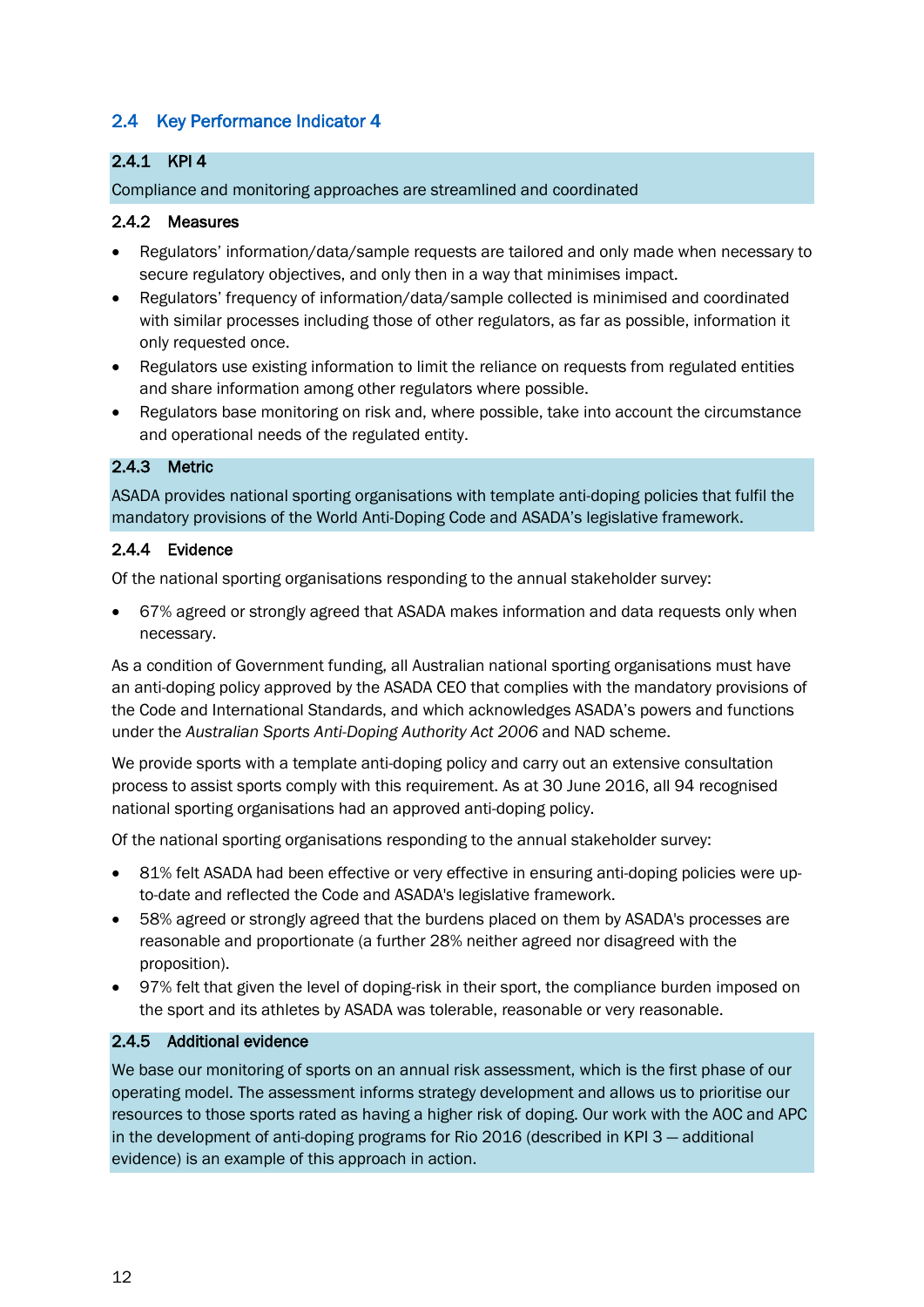In 2015-16, we also successfully transitioned two of our online systems to capitalise on the enhanced functionality of systems developed by partner agencies overseas. These transitions were aimed at making it easier for Australian athletes to interact with us, as well as obtain vital information to ensure compliance with obligations.

In late 2015, ASADA transitioned all Australian Registered Testing Pool athletes from its Athlete Whereabouts Online System (AWOS) to WADA's Anti-Doping Administration and Management System (ADAMS). This was a crucial step in minimising the burden placed on athletes entering, viewing and changing their whereabouts information.

The other transition involved the replacement of our 'Check Your Substances' online medication search tool with Global DRO. Global DRO provides critical information to athletes and support personnel about the prohibited status of specific substances under the rules of sport, based on the current WADA Prohibited List. The advantage of Global DRO is that Australian athletes can search the status of ingredients and brands of medications that they might encounter outside Australia. This is extremely important with more Australian athletes travelling overseas to train and compete.

#### <span id="page-12-0"></span>2.4.6 Self-assessed rating

Good

#### <span id="page-12-1"></span>2.4.7 Actions for improving performance

While actions are taking place in this area, the results reveal a continued need to focus on opportunities for improvement. We will continue to consider what actions are necessary to improve the outcome in this area.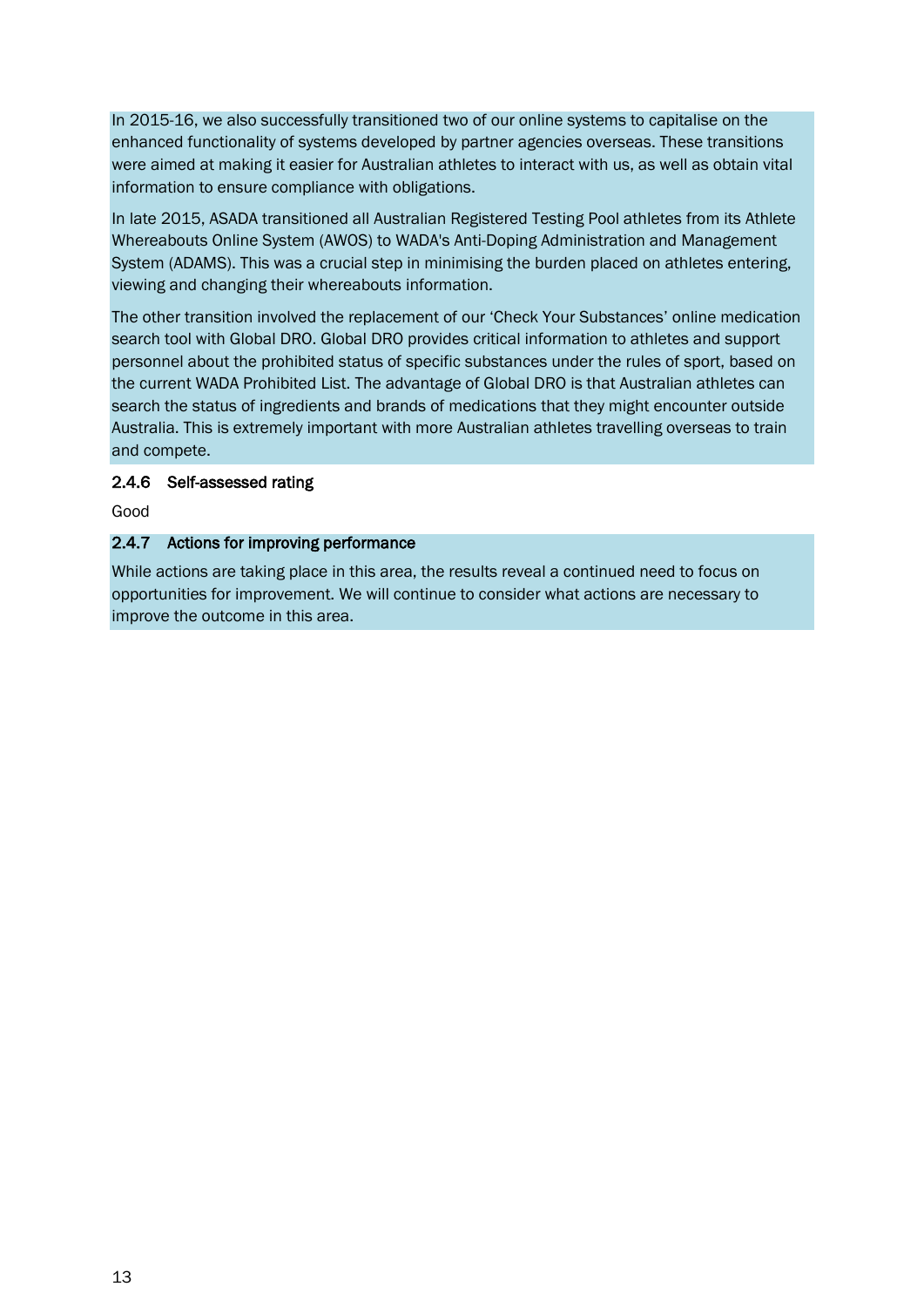# <span id="page-13-0"></span>2.5 Key Performance Indicator 5

## <span id="page-13-1"></span>2.5.1 KPI 5

Regulators are open and transparent in their dealings with regulated entities

#### <span id="page-13-2"></span>2.5.2 Measures

- Regulators' risk-based frameworks are publicly available in a format which is clear, understandable and accessible.
- Regulators are open and responsive to requests from regulated entities regarding the operation of the regulatory framework, and approaches implemented by regulators.
- Regulators' performance measurement results are published in a timely manner to ensure accountability to the public.

#### <span id="page-13-3"></span>2.5.3 Metric

- Level of satisfaction of national sporting organisations and athletes regarding ASADA's openness and transparency.
- Publication of regulator performance framework (including processes and use of data) applied.
- Timeliness and detail of publication of (targeted and measurable) performance measurement results.

#### <span id="page-13-4"></span>2.5.4 Evidence

Of the national sporting organisations responding to the annual stakeholder survey:

- 93% agreed or strongly agreed that ASADA's processes are fair.
- 82% agreed or strongly agreed that ASADA's processes are transparent.
- 77% agreed or strongly agreed that ASADA's processes are consistent.

The [Framework](http://www.asada.gov.au/about-asada/corporate-information/regulator-performance-framework) was published on the ASADA website on 21 August 2015 and is available at: www.asada.gov.au/about-asada/corporate-information/regulator-performance-framework.

Results for this first assessment cycle are scheduled for publication in December 2016.

#### <span id="page-13-5"></span>2.5.5 Additional evidence

Nil to report.

#### <span id="page-13-6"></span>2.5.6 Self-assessed rating

Good

#### <span id="page-13-7"></span>2.5.7 Actions for improving performance

We will continue to monitor activities against this KPI and consider opportunities for improvement.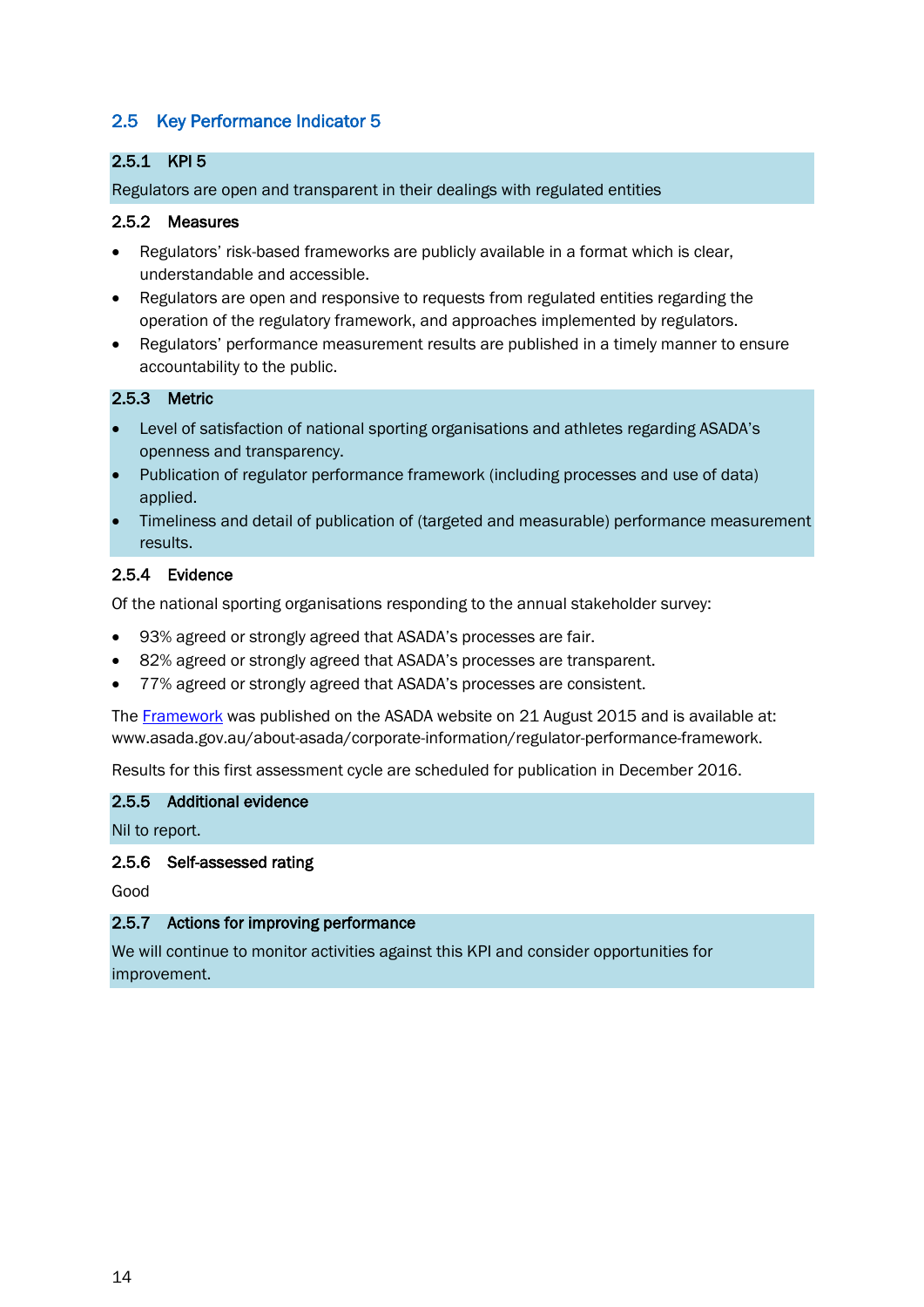# <span id="page-14-0"></span>2.6 Key Performance Indicator 6

# <span id="page-14-1"></span>2.6.1 KPI 6

Regulators actively contribute to the continuous improvement of regulatory frameworks

#### <span id="page-14-2"></span>2.6.2 Measures

- Regulators establish cooperative and collaborative relationships with stakeholders to promote trust and improve the efficiency and effectiveness of the regulatory framework.
- Regulators regularly share feedback from stakeholders and performance information with policy departments to improve the operation of the regulatory framework and administrative processes.

#### <span id="page-14-3"></span>2.6.3 Metric

- Level of satisfaction of national sporting organisations and athletes regarding the cooperative and collaborative nature of their relationship with ASADA.
- ASADA develops and maintains relevant stakeholder relationships both domestically and internationally to benchmark best practice.

#### <span id="page-14-4"></span>2.6.4 Evidence

Of the national sporting organisations responding to the annual stakeholder survey:

- 88% agreed or strongly agreed that ASADA staff are professional in their dealings with them.
- 82% agreed or strongly agreed that ASADA responsive to their queries and concerns.
- 77% agreed or strongly agreed that ASADA had established a relationship of trust with their organisation.
- 41% agreed or strongly agreed that sporting bodies have enough input into ASADA's processes (a further 36% neither agreed nor disagreed with the proposition).

On the international front, we contributed to global discussions and shared our expertise through participation at a number of international forums and by hosting international delegates in Canberra.

In August 2015, we hosted the German anti-doping agency, Nationale Anti-Doping Agentur Deutschland (NADA) and Drug Free Sport New Zealand (DFSNZ) for a three day education exchange. The meetings, discussions and practical sessions covered all aspects of anti-doping education with a specific focus on eLearning, and how the three organisations could support and assist each other in this area.

On 26 and 27 August 2015, we hosted officials from the Indian National Anti-Doping Agency and WADA to initiate a project whereby we would share with India our expertise in delivering an effective and compliant anti-doping program. In June 2016, the three parties entered into a two-year Memorandum of Understanding to formalise the project.

#### <span id="page-14-5"></span>2.6.5 Additional evidence

The abuse of performance enhancing drugs is an issue that transcends ASADA's interest, and is relevant to a range of law enforcement agencies and regulators within Australia and other anti-doping organisations internationally. In recognition of that, we have pursued partnerships with those organisations that have a common interest in disrupting the abuse of performance enhancing drugs.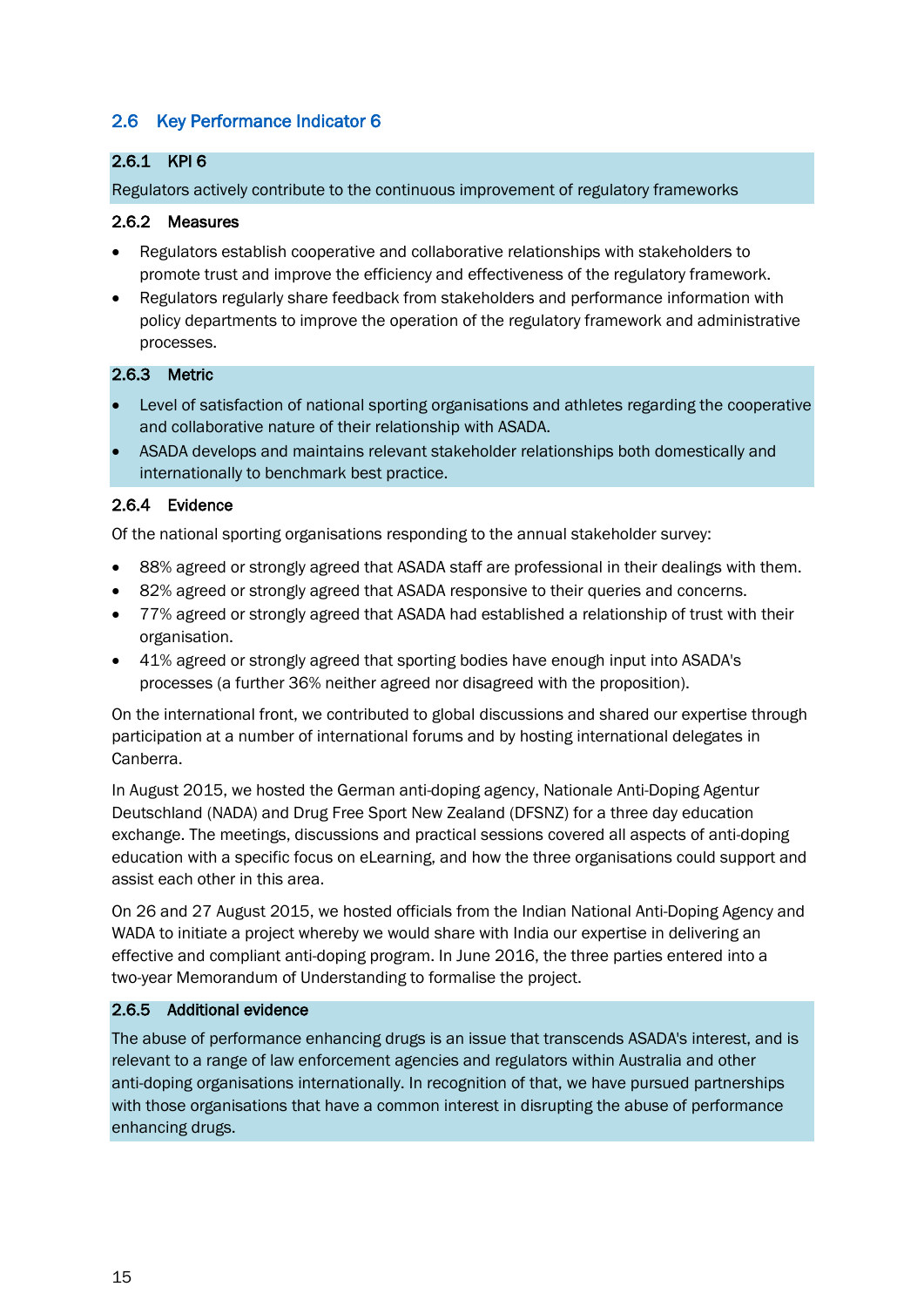Important partnership developments during 2015-16 included:

- Memorandums of Understanding with South Australia Police and the Office of the Victorian Racing Integrity Commissioner
- secondment arrangement with the Australian Border Force, and
- contribution to meetings of the Australian Sports Integrity Network, which is coordinated by the Department of Health.

#### <span id="page-15-0"></span>2.6.6 Self-assessed rating

Good

#### <span id="page-15-1"></span>2.6.7 Actions for improving performance

The results reveal strengths in a number of areas, with a need to consider activities to stimulate input from sporting bodies into ASADA's processes.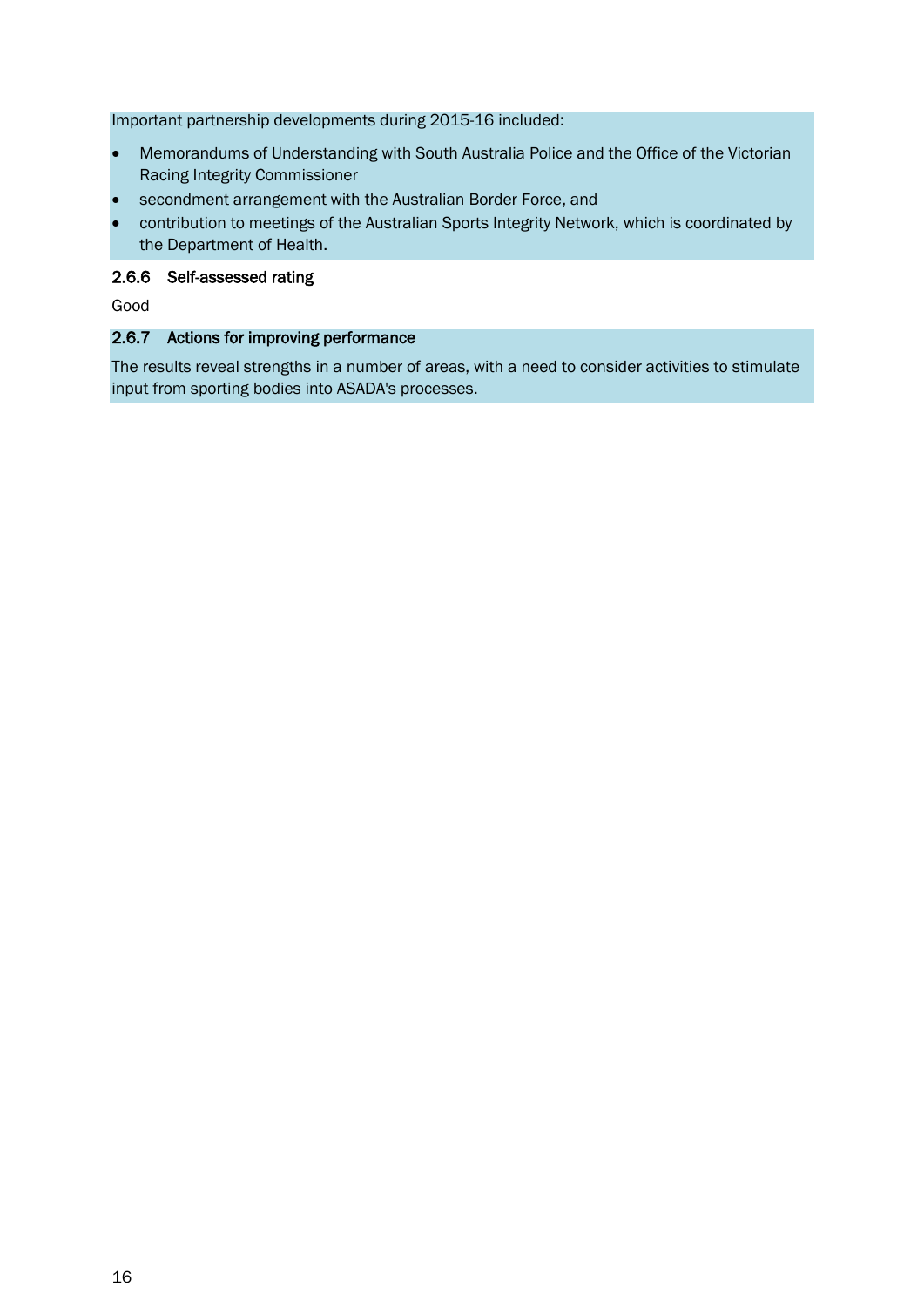# <span id="page-16-0"></span>3 OVERALL ASSESSMENT

#### <span id="page-16-1"></span>3.1 Analysis of evidence

We work with sports (regulated entities) so they can actively fulfil their role under the national anti-doping framework. Under the framework, all ASC-recognised national anti-doping organisations (and by extension their affiliated State Sporting Organisations/regional sport organisations) are, among other matters:

- required to have an anti-doping policy that complies with the Code, and acknowledges ASADA's powers and functions under the ASADA Act, ASADA Regulations and NAD scheme; and
- required to acknowledge ASADA's functions and powers under the ASADA Act and the NAD scheme and facilitate the execution of those functions and powers as reasonably required by ASADA.

Supporting sports to meet their anti-doping obligations is an important part of our daily work and provides us with the opportunity to reinforce the role they play in the framework.

During 2015-16, we continued to implement our operating model which strikes a balance between our independence, maintaining the confidence of key stakeholders and working collaboratively with partners to minimise the risk of doping in sport. We also introduced a Sports Engagement Framework to enhance our engagement with sports, deliver better-planned programs and facilitate collaboration.

A significant focus of our engagement with sports during the period was our collaboration with the AOC and the APC in the development and implementation of anti-doping programs for Australian teams heading to Rio 2016. The positive partnership resulted in delivering targeted and comprehensive anti-doping programs to athletes competing for Olympic or Paralympic selection. This collaboration achieved a balance between ASADA's requirement for compliance and the AOC and APC's zero tolerance position towards those who choose to gain an advantage through doping.

Anti-doping education is crucial to minimising the risk of doping amongst Australian athletes and as a preventative measure helps reduce the compliance burden on sports. Participants of our education program during 2015-16 completed more than 21,000 sessions and gave the experience an 89% satisfaction rating. In addition to this, almost nine out of ten respondents to our annual survey agreed that our education and information services had minimised the risk of athletes accidentally breaching the anti-doping regulations.

To streamline compliance and monitoring approaches during the period we successfully transitioned our AWOS and 'Check Your Substances' online systems to capitalise on the enhanced functionality of systems developed by partner agencies overseas. These transitions were aimed at making it easier for Australian athletes to interact with us, which in turn reduced the burden placed upon them to comply with anti-doping obligations.